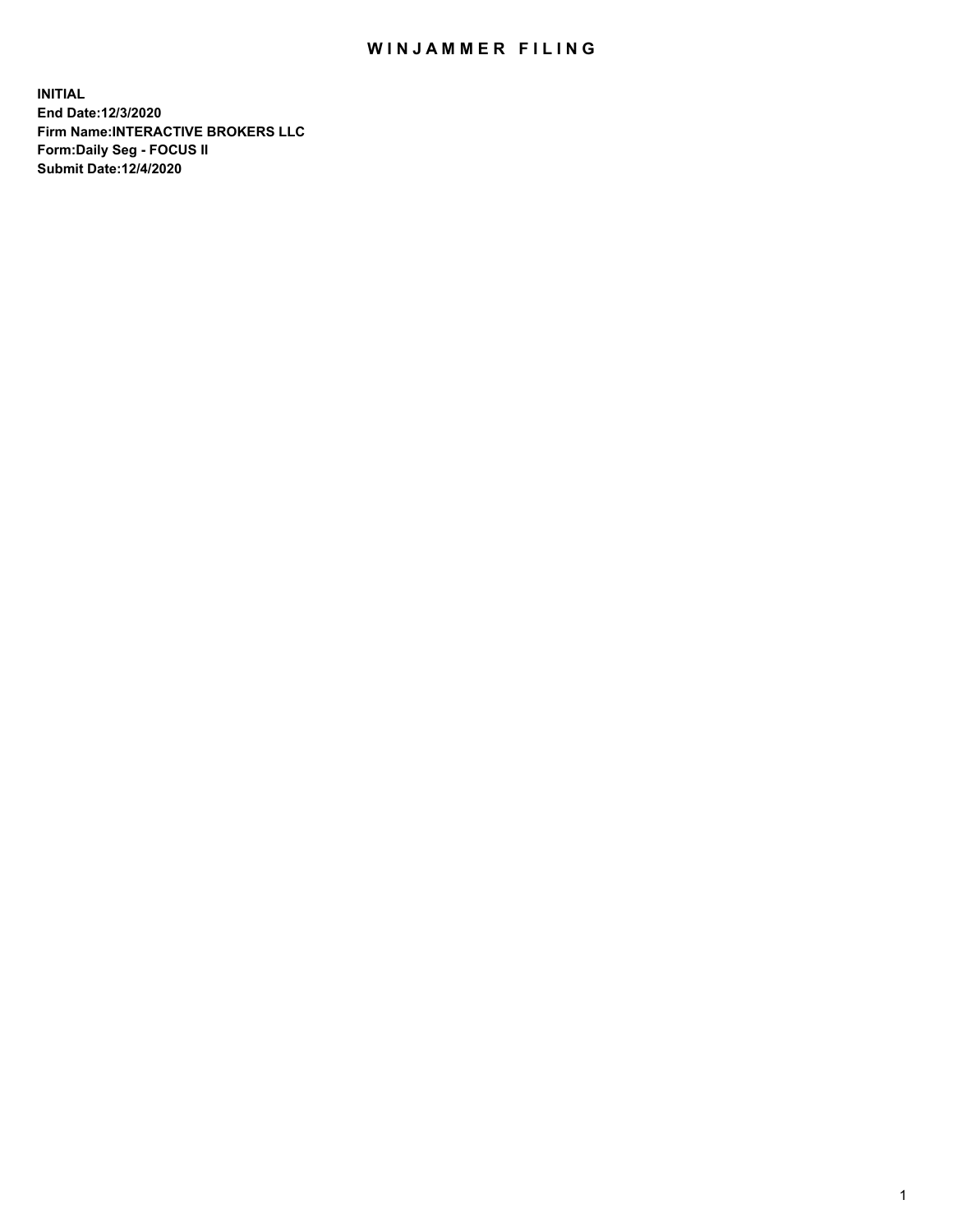**INITIAL End Date:12/3/2020 Firm Name:INTERACTIVE BROKERS LLC Form:Daily Seg - FOCUS II Submit Date:12/4/2020 Daily Segregation - Cover Page**

| Name of Company                                                                                                                                                                                                                                                                                                                | <b>INTERACTIVE BROKERS LLC</b>                                                   |  |
|--------------------------------------------------------------------------------------------------------------------------------------------------------------------------------------------------------------------------------------------------------------------------------------------------------------------------------|----------------------------------------------------------------------------------|--|
| <b>Contact Name</b>                                                                                                                                                                                                                                                                                                            | James Menicucci                                                                  |  |
| <b>Contact Phone Number</b>                                                                                                                                                                                                                                                                                                    | 203-618-8085                                                                     |  |
| <b>Contact Email Address</b>                                                                                                                                                                                                                                                                                                   | jmenicucci@interactivebrokers.c<br>om                                            |  |
| FCM's Customer Segregated Funds Residual Interest Target (choose one):<br>a. Minimum dollar amount: ; or<br>b. Minimum percentage of customer segregated funds required:% ; or<br>c. Dollar amount range between: and; or<br>d. Percentage range of customer segregated funds required between:% and%.                         | <u>0</u><br>$\overline{\mathbf{0}}$<br>155,000,000 245,000,000<br>0 <sub>0</sub> |  |
| FCM's Customer Secured Amount Funds Residual Interest Target (choose one):<br>a. Minimum dollar amount: ; or<br>b. Minimum percentage of customer secured funds required:% ; or<br>c. Dollar amount range between: and; or<br>d. Percentage range of customer secured funds required between:% and%.                           | <u>0</u><br>$\overline{\mathbf{0}}$<br>80,000,000 120,000,000<br>0 <sub>0</sub>  |  |
| FCM's Cleared Swaps Customer Collateral Residual Interest Target (choose one):<br>a. Minimum dollar amount: ; or<br>b. Minimum percentage of cleared swaps customer collateral required:% ; or<br>c. Dollar amount range between: and; or<br>d. Percentage range of cleared swaps customer collateral required between:% and%. | <u>0</u><br>$\underline{\mathbf{0}}$<br>0 <sub>0</sub><br>0 <sub>0</sub>         |  |

Attach supporting documents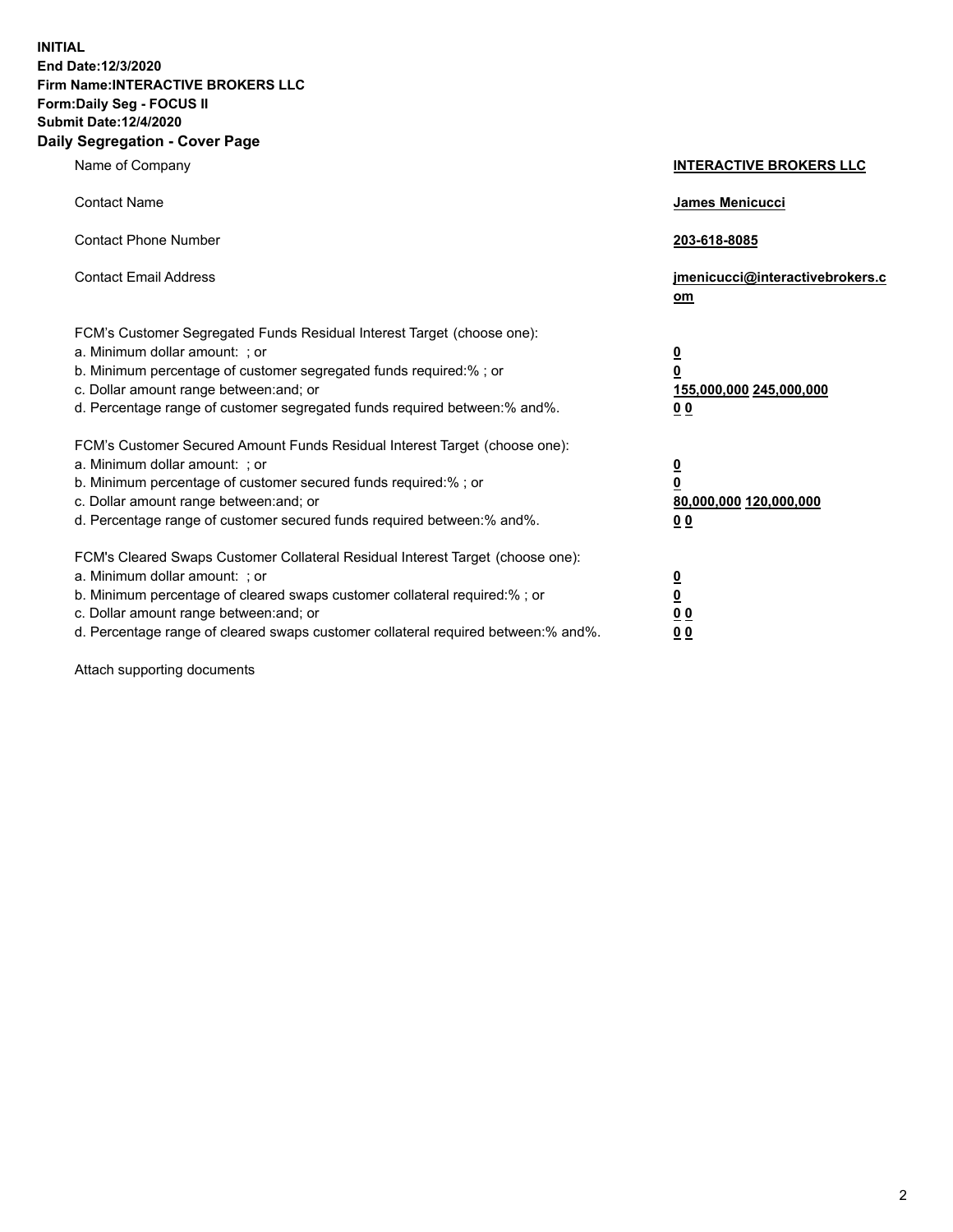**INITIAL End Date:12/3/2020 Firm Name:INTERACTIVE BROKERS LLC Form:Daily Seg - FOCUS II Submit Date:12/4/2020 Daily Segregation - Secured Amounts**

## Foreign Futures and Foreign Options Secured Amounts Amount required to be set aside pursuant to law, rule or regulation of a foreign government or a rule of a self-regulatory organization authorized thereunder **0** [7305] 1. Net ledger balance - Foreign Futures and Foreign Option Trading - All Customers A. Cash **540,134,418** [7315] B. Securities (at market) **0** [7317] 2. Net unrealized profit (loss) in open futures contracts traded on a foreign board of trade **17,323,653** [7325] 3. Exchange traded options a. Market value of open option contracts purchased on a foreign board of trade **93,858** [7335] b. Market value of open contracts granted (sold) on a foreign board of trade **-95,506** [7337] 4. Net equity (deficit) (add lines 1. 2. and 3.) **557,456,423** [7345] 5. Account liquidating to a deficit and account with a debit balances - gross amount **5,120** [7351] Less: amount offset by customer owned securities **0** [7352] **5,120** [7354] 6. Amount required to be set aside as the secured amount - Net Liquidating Equity Method (add lines 4 and 5) **557,461,543** [7355] 7. Greater of amount required to be set aside pursuant to foreign jurisdiction (above) or line 6. **557,461,543** [7360] FUNDS DEPOSITED IN SEPARATE REGULATION 30.7 ACCOUNTS 1. Cash in banks A. Banks located in the United States **26,749,889** [7500] B. Other banks qualified under Regulation 30.7 **0** [7520] **26,749,889** [7530] 2. Securities A. In safekeeping with banks located in the United States **499,935,000** [7540] B. In safekeeping with other banks qualified under Regulation 30.7 **0** [7560] **499,935,000** [7570] 3. Equities with registered futures commission merchants A. Cash **0** [7580] B. Securities **0** [7590] C. Unrealized gain (loss) on open futures contracts **0** [7600] D. Value of long option contracts **0** [7610] E. Value of short option contracts **0** [7615] **0** [7620] 4. Amounts held by clearing organizations of foreign boards of trade A. Cash **0** [7640] B. Securities **0** [7650] C. Amount due to (from) clearing organization - daily variation **0** [7660] D. Value of long option contracts **0** [7670] E. Value of short option contracts **0** [7675] **0** [7680] 5. Amounts held by members of foreign boards of trade A. Cash **145,075,594** [7700] B. Securities **0** [7710] C. Unrealized gain (loss) on open futures contracts **6,628,131** [7720] D. Value of long option contracts **93,858** [7730] E. Value of short option contracts **-95,506** [7735] **151,702,077** [7740] 6. Amounts with other depositories designated by a foreign board of trade **0** [7760] 7. Segregated funds on hand **0** [7765] 8. Total funds in separate section 30.7 accounts **678,386,966** [7770] 9. Excess (deficiency) Set Aside for Secured Amount (subtract line 7 Secured Statement Page 1 from Line 8) **120,925,423** [7380] 10. Management Target Amount for Excess funds in separate section 30.7 accounts **80,000,000** [7780] 11. Excess (deficiency) funds in separate 30.7 accounts over (under) Management Target **40,925,423** [7785]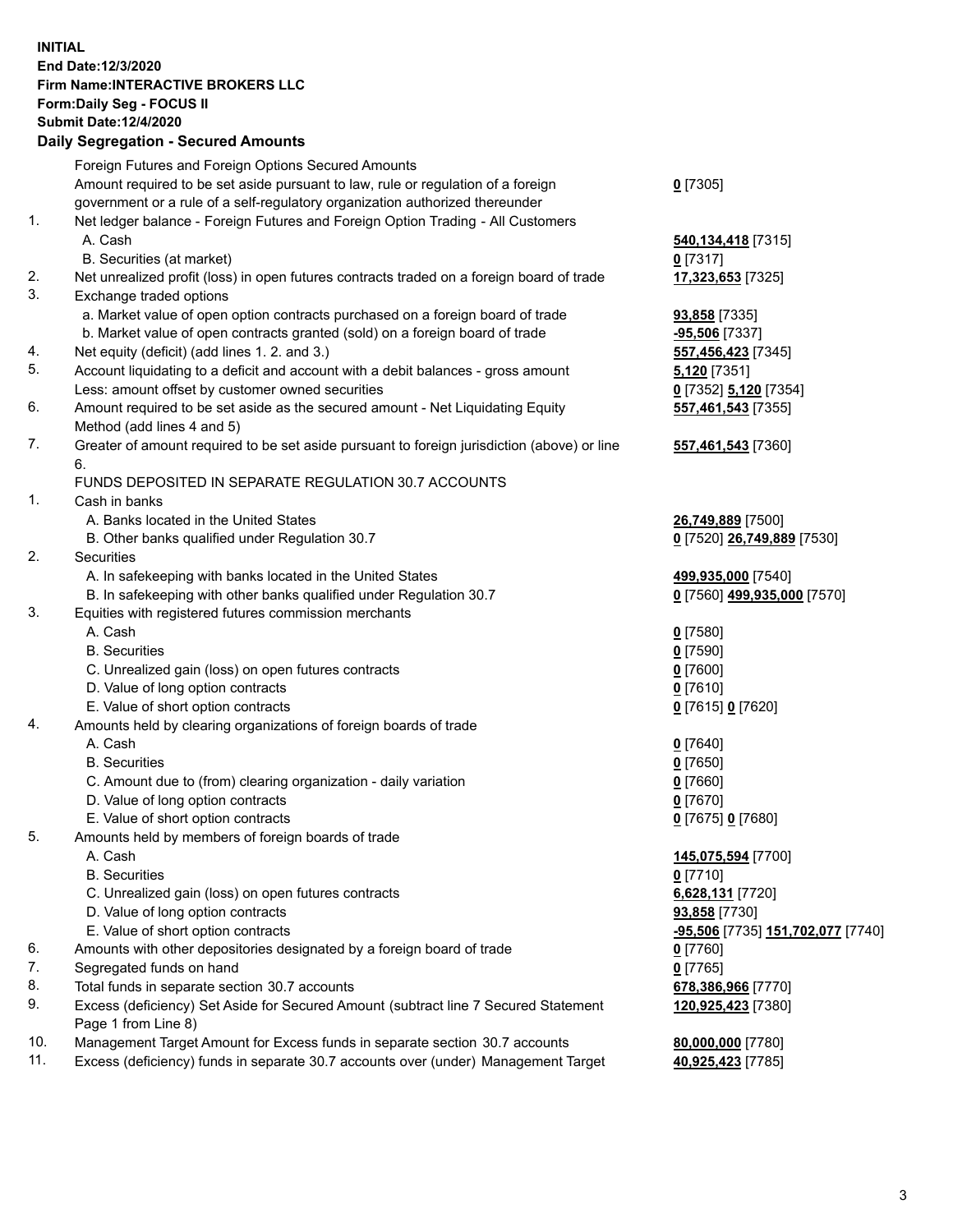**INITIAL End Date:12/3/2020 Firm Name:INTERACTIVE BROKERS LLC Form:Daily Seg - FOCUS II Submit Date:12/4/2020 Daily Segregation - Segregation Statement** SEGREGATION REQUIREMENTS(Section 4d(2) of the CEAct) 1. Net ledger balance A. Cash **5,464,079,671** [7010] B. Securities (at market) **0** [7020] 2. Net unrealized profit (loss) in open futures contracts traded on a contract market **103,815,435** [7030] 3. Exchange traded options A. Add market value of open option contracts purchased on a contract market **297,322,611** [7032] B. Deduct market value of open option contracts granted (sold) on a contract market **-269,787,581** [7033] 4. Net equity (deficit) (add lines 1, 2 and 3) **5,595,430,136** [7040] 5. Accounts liquidating to a deficit and accounts with debit balances - gross amount **5,940,457** [7045] Less: amount offset by customer securities **0** [7047] **5,940,457** [7050] 6. Amount required to be segregated (add lines 4 and 5) **5,601,370,593** [7060] FUNDS IN SEGREGATED ACCOUNTS 7. Deposited in segregated funds bank accounts A. Cash **1,299,080,110** [7070] B. Securities representing investments of customers' funds (at market) **2,451,564,570** [7080] C. Securities held for particular customers or option customers in lieu of cash (at market) **0** [7090] 8. Margins on deposit with derivatives clearing organizations of contract markets A. Cash **2,443,808** [7100] B. Securities representing investments of customers' funds (at market) **2,019,739,683** [7110] C. Securities held for particular customers or option customers in lieu of cash (at market) **0** [7120] 9. Net settlement from (to) derivatives clearing organizations of contract markets **14,966,568** [7130] 10. Exchange traded options A. Value of open long option contracts **297,610,465** [7132] B. Value of open short option contracts **-270,219,200** [7133] 11. Net equities with other FCMs A. Net liquidating equity **0** [7140] B. Securities representing investments of customers' funds (at market) **0** [7160] C. Securities held for particular customers or option customers in lieu of cash (at market) **0** [7170] 12. Segregated funds on hand **0** [7150] 13. Total amount in segregation (add lines 7 through 12) **5,815,186,004** [7180] 14. Excess (deficiency) funds in segregation (subtract line 6 from line 13) **213,815,411** [7190] 15. Management Target Amount for Excess funds in segregation **155,000,000** [7194]

16. Excess (deficiency) funds in segregation over (under) Management Target Amount Excess

**58,815,411** [7198]